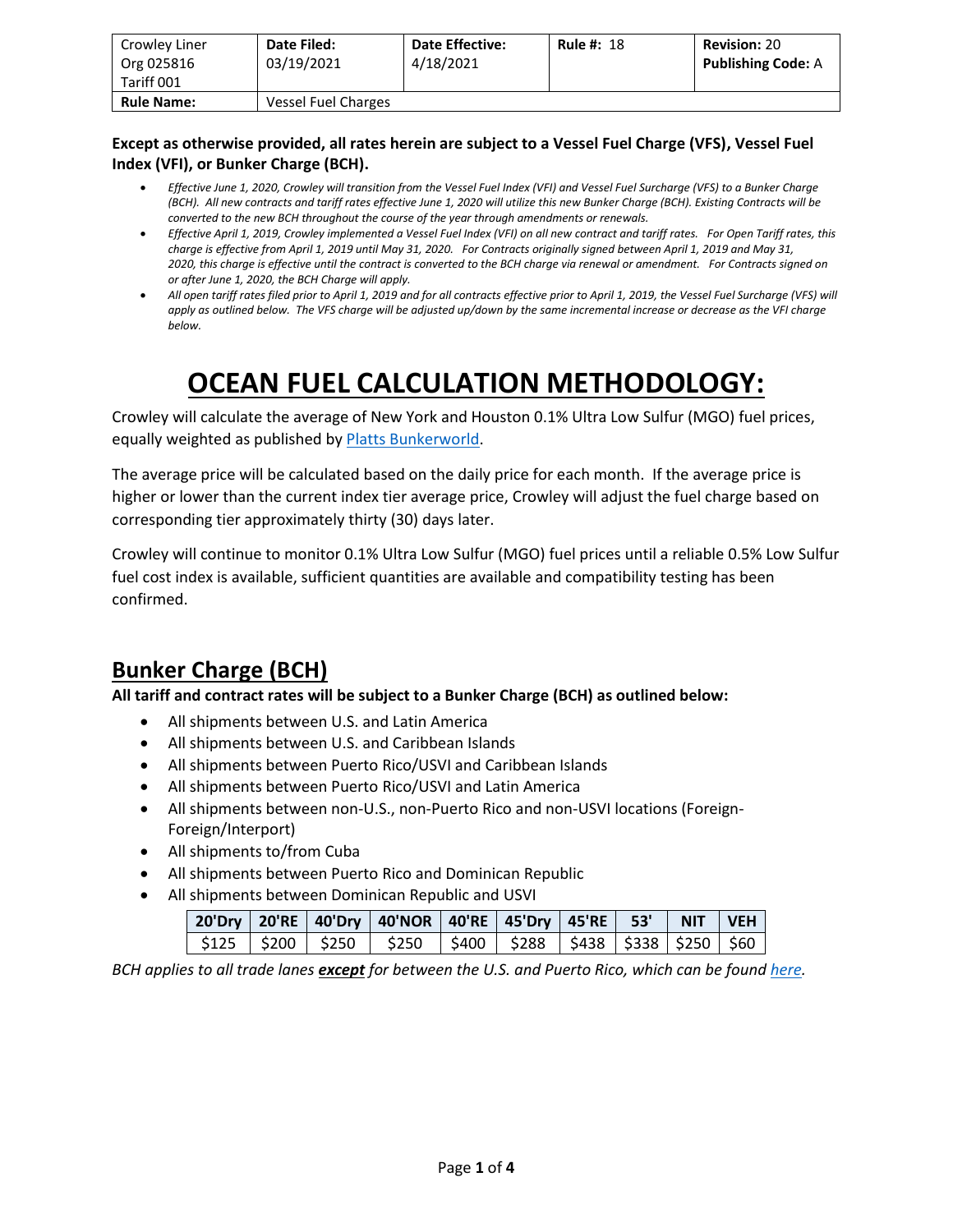| 4/18/2021 |                            | <b>Publishing Code: A</b> |
|-----------|----------------------------|---------------------------|
|           |                            |                           |
|           | <b>Vessel Fuel Charges</b> |                           |

| <b>Price Range - Per</b><br><b>Metric Ton</b> |            |       | <b>BUNKER CHARGE TABLE</b> |       |                   |               |       |                  |         |            |                 |  |
|-----------------------------------------------|------------|-------|----------------------------|-------|-------------------|---------------|-------|------------------|---------|------------|-----------------|--|
| <b>Start</b>                                  | <b>End</b> | 20'   | <b>20' RE</b>              | 40'   | 40'<br><b>NOR</b> | <b>40' RE</b> | 45'   | 45'<br><b>RE</b> | 53'     | <b>NIT</b> | <b>Vehicles</b> |  |
| \$0                                           | \$499      | \$100 | \$160                      | \$200 | \$200             | \$320         | \$230 | \$350            | \$270   | \$200      | \$50            |  |
| \$500                                         | \$549      | \$125 | \$200                      | \$250 | \$250             | \$400         | \$288 | \$438            | \$338   | \$250      | \$60            |  |
| \$550                                         | \$599      | \$150 | \$240                      | \$300 | \$300             | \$480         | \$346 | \$526            | \$406   | \$300      | \$70            |  |
| \$600                                         | \$649      | \$175 | \$280                      | \$350 | \$350             | \$560         | \$404 | \$614            | \$474   | \$350      | \$80            |  |
| \$650                                         | \$699      | \$200 | \$320                      | \$400 | \$400             | \$640         | \$462 | \$702            | \$542   | \$400      | \$90            |  |
| \$700                                         | \$749      | \$225 | \$360                      | \$450 | \$450             | \$720         | \$520 | \$790            | \$610   | \$450      | \$100           |  |
| \$750                                         | \$799      | \$250 | \$400                      | \$500 | \$500             | \$800         | \$578 | \$878            | \$678   | \$500      | \$110           |  |
| \$800                                         | \$849      | \$275 | \$440                      | \$550 | \$550             | \$880         | \$636 | \$966            | \$746   | \$550      | \$120           |  |
| \$850                                         | \$899      | \$300 | \$480                      | \$600 | \$600             | \$960         | \$694 | \$1,054          | \$814   | \$600      | \$130           |  |
| \$900                                         | \$949      | \$325 | \$520                      | \$650 | \$650             | \$1,040       | \$752 | \$1,142          | \$882   | \$650      | \$140           |  |
| \$950                                         | \$999      | \$350 | \$560                      | \$700 | \$700             | \$1,120       | \$810 | \$1,230          | \$950   | \$700      | \$150           |  |
| \$1,000                                       | \$1,049    | \$375 | \$600                      | \$750 | \$750             | \$1,200       | \$868 | \$1,318          | \$1,018 | \$750      | \$160           |  |

*\*\*Abbreviated scale. Will continue past \$1049*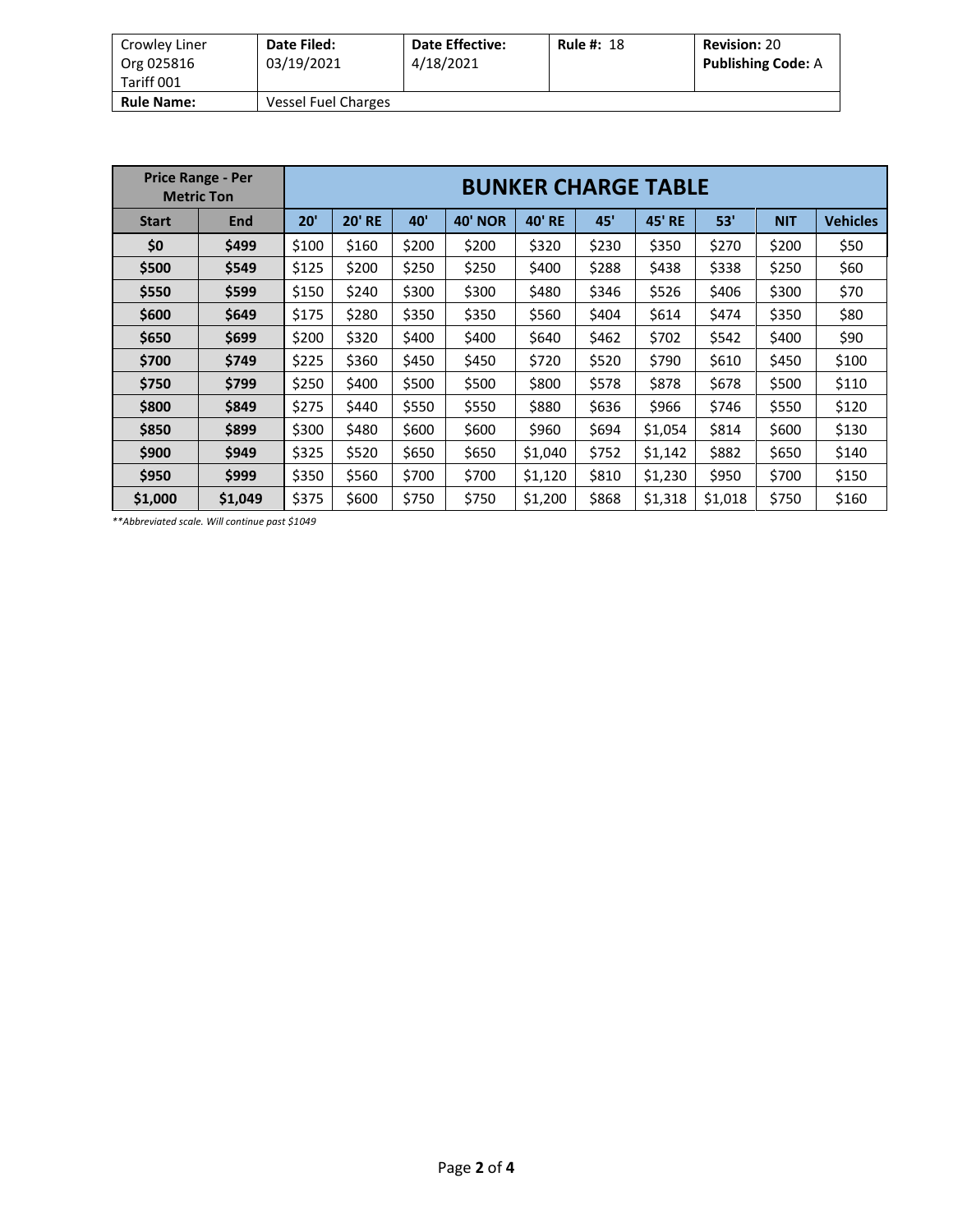| Crowley Liner<br>Org 025816<br>Tariff 001 | Date Filed:<br>03/19/2021 | <b>Date Effective:</b><br>4/18/2021 | <b>Rule #: 18</b> | <b>Revision: 20</b><br><b>Publishing Code: A</b> |
|-------------------------------------------|---------------------------|-------------------------------------|-------------------|--------------------------------------------------|
| <b>Rule Name:</b>                         | Vessel Fuel Charges       |                                     |                   |                                                  |

#### **Vessel Fuel Index (VFI)**

**All tariff and contract rates will be subject to a Vessel Fuel Index (VFI) charge as outlined below:**

- All shipments between U.S. and Latin America
- All shipments between U.S. and Caribbean Islands
- All shipments between Puerto Rico/USVI and Caribbean Islands
- All shipments between Puerto Rico/USVI and Latin America
- All shipments between non-U.S., non-Puerto Rico and non-USVI locations (Foreign-Foreign/Interport)
- All shipments to/from Cuba
- All shipments between Puerto Rico and Dominican Republic
- All shipments between Dominican Republic and USVI

|  | 20'Dry   20'RE   40'Dry   40'NOR   40'RE   45'Dry   45'RE   53'   NIT   VEH |  |  |  |
|--|-----------------------------------------------------------------------------|--|--|--|
|  | \$350   \$478   \$700   \$700   \$955   \$792  \$1,067  \$932  \$700  \$98  |  |  |  |

*VFI applies to all trade lanes except for between the U.S. and Puerto Rico, which can be foun[d here.](https://www.crowley.com/logistics/resources/rates-tariffs/stb/#18-1-vessel-fuel-surcharge-between-the-continental-us-and-puerto-rico)*

| <b>Price Range - Per</b><br><b>Metric Ton</b> |       |       | <b>VESSEL FUEL INDEX TABLE</b> |         |                |               |         |               |         |            |                 |  |
|-----------------------------------------------|-------|-------|--------------------------------|---------|----------------|---------------|---------|---------------|---------|------------|-----------------|--|
| <b>Start</b>                                  | End   | 20'   | <b>20' RE</b><br>40'           |         | <b>40' NOR</b> | <b>40' RE</b> | 45'     | <b>45' RE</b> | 53'     | <b>NIT</b> | <b>Vehicles</b> |  |
| \$0                                           | \$499 | \$325 | \$438                          | \$650   | \$650          | \$875         | \$734   | \$979         | \$864   | \$650      | \$88            |  |
| \$500                                         | \$549 | \$350 | \$478                          | \$700   | \$700          | \$955         | \$792   | \$1,067       | \$932   | \$700      | \$98            |  |
| \$550                                         | \$599 | \$375 | \$518                          | \$750   | \$750          | \$1,035       | \$850   | \$1,155       | \$1,000 | \$750      | \$108           |  |
| \$600                                         | \$649 | \$400 | \$558                          | \$800   | \$800          | \$1,115       | \$908   | \$1,243       | \$1,068 | \$800      | \$118           |  |
| \$650                                         | \$699 | \$425 | \$598                          | \$850   | \$850          | \$1,195       | \$966   | \$1,331       | \$1,136 | \$850      | \$128           |  |
| \$700                                         | \$749 | \$450 | \$638                          | \$900   | \$900          | \$1,275       | \$1,024 | \$1,419       | \$1,204 | \$900      | \$138           |  |
| \$750                                         | \$799 | \$475 | \$678                          | \$950   | \$950          | \$1,355       | \$1,082 | \$1,507       | \$1,272 | \$950      | \$148           |  |
| \$800                                         | \$849 | \$500 | \$718                          | \$1,000 | \$1,000        | \$1,435       | \$1,140 | \$1,595       | \$1,340 | \$1,000    | \$158           |  |
| \$850                                         | \$899 | \$525 | \$758                          | \$1,050 | \$1,050        | \$1,515       | \$1,198 | \$1,683       | \$1,408 | \$1,050    | \$168           |  |
| \$900                                         | \$949 | \$550 | \$798                          | \$1,100 | \$1,100        | \$1,595       | \$1,256 | \$1,771       | \$1,476 | \$1,100    | \$178           |  |
| \$950                                         | \$999 | \$575 | \$838                          | \$1,150 | \$1,150        | \$1,675       | \$1,314 | \$1,859       | \$1,544 | \$1,150    | \$188           |  |
| \$1,000<br>\$1,049                            |       | \$600 | \$878                          | \$1,200 | \$1,200        | \$1,755       | \$1,372 | \$1,947       | \$1,612 | \$1,200    | \$198           |  |

*\*\*Abbreviated scale. Will continue past \$1049*